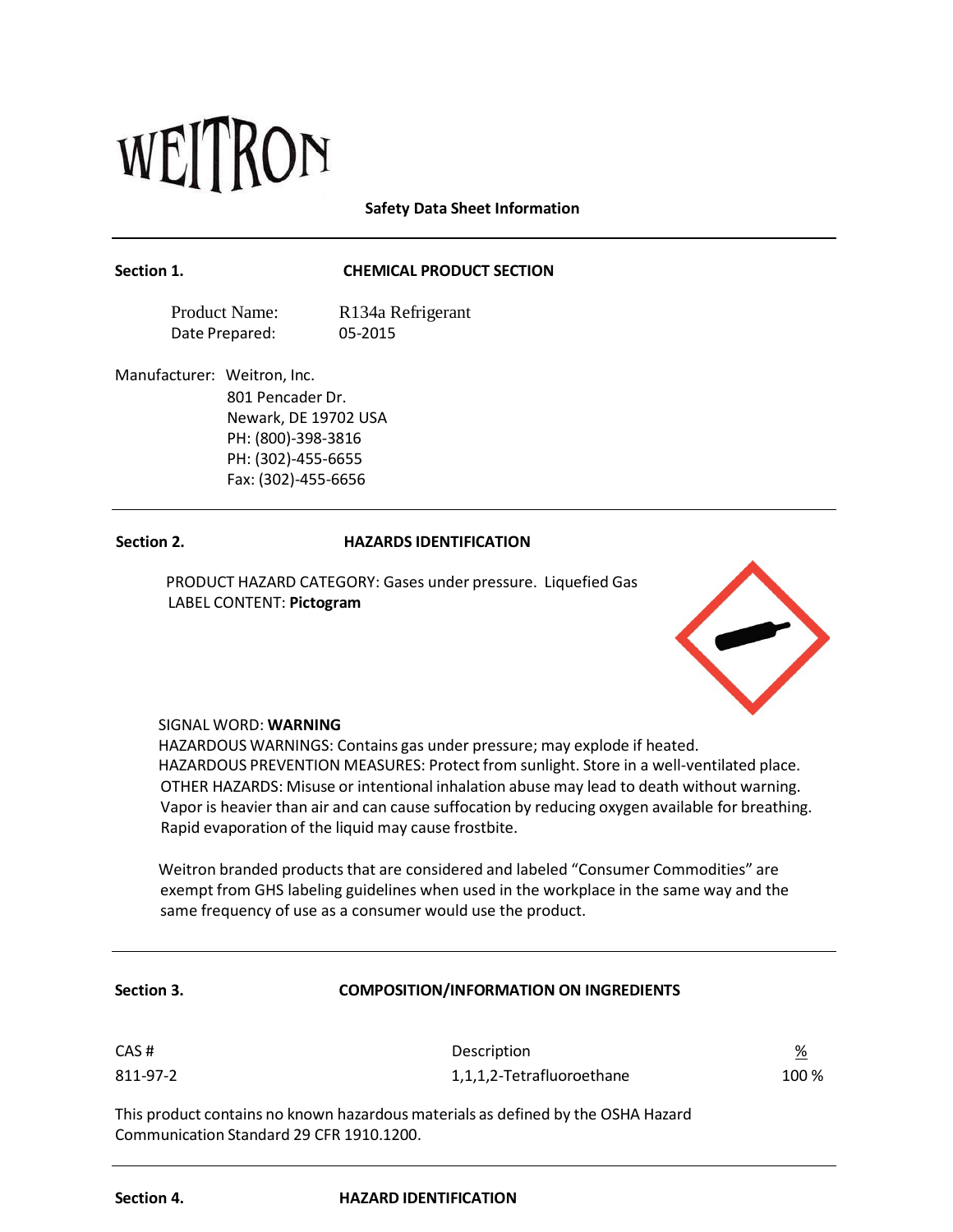### Emergency Overview:

Contents under pressure. "Frostbite-like" effects may occur if the liquid or escaping vapors contact the eyes or skin. Inhalation overexposure may cause: Central nervoussystem depression with dizziness, confusion, loss of coordination, drowsiness, unconsciousness or death. Suffocation if air is displaced by vapors.

## Potential Health Effects:

| Eyes:       | Frostbite-like" effects may occur if the liquid or escaping vapors contact<br>the eyes.                                                                                                                       |
|-------------|---------------------------------------------------------------------------------------------------------------------------------------------------------------------------------------------------------------|
| Skin:       | Frostbite-like" effects may occur if the liquid or escaping<br>vapors contact the skin.                                                                                                                       |
| Inhalation: | Inhalation overexposure may cause: Central nervous system depression<br>with dizziness, confusion, loss of coordination, drowsiness,<br>unconsciousness or death. Suffocation, if air is displaced by vapors. |
| Ingestion:  | Nausea and diarrhea are possible.                                                                                                                                                                             |

Carcinogenicity: No known cancer hazards.

# HMIS Classification:

| Health       |   |
|--------------|---|
| Flammability | O |
| Reactivity   |   |

### **Section 5. FIRST AID MEASURES**

### Eye Contact:

In case of contact, immediately flush eyes with plenty of water for at least 15 minutes. Get medical attention immediately.

### Skin Contact:

Wash affected area immediately with large amounts of soap or water for 15 minutes. Remove contaminated clothing and shoes, and wash before reusing. Treat affected area for frostbite if necessary by gently warming. May irritate skin. If irritation continues contact Physician.

### Inhalation:

If inhaled, immediately remove to area with fresh air. If not breathing give artificial respiration. If breathing is difficult give oxygen. Contact Physician..

Ingestion:

Is not considered a potential route of exposure.

Advice to Physician

Because of the possible disturbances of cardiac rhythm, catecholamine drugs, such as epinephrine, should be used with caution and only in situations of emergency life support.

### **Section 6. FIRE FIGHTING MEASURES**

Flash Point: Does not flash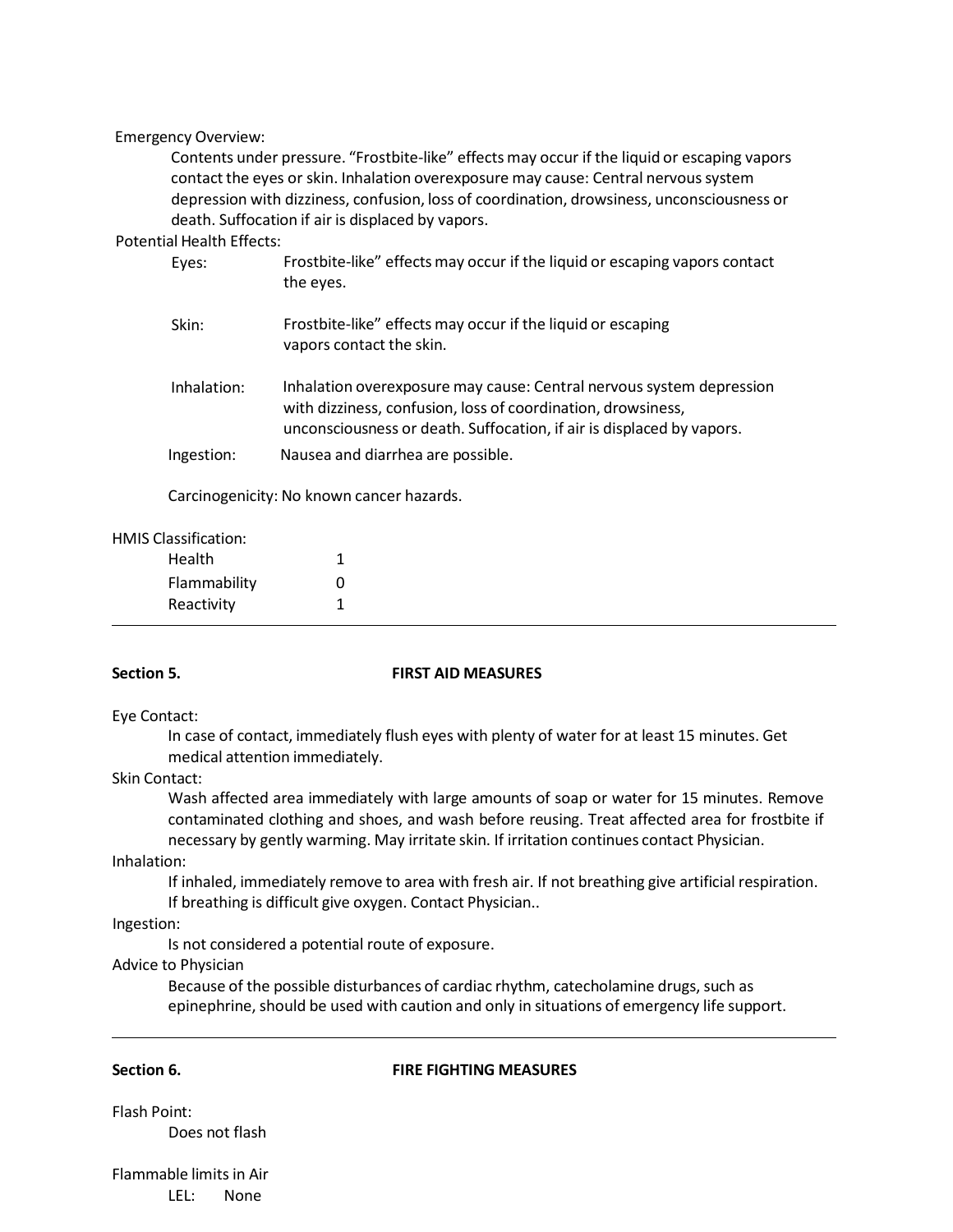### UEL: None

Based on ASHRAE Standard 34 with match ignition

### Autoignition Temperature:

>750°C

### Extinguishing Media:

Water, carbon dioxide, foam or dry powder.

### Fire & Explosion Hazards:

Not flammable at ambient temperatures and atmospheric pressure. Material will become combustible when mixed with air under pressure and exposed to ignition sources. Hazardous thermal decomposition products (Carbon oxides, Hydrogen Fluoride, Carbonyl fluoride)

### Fire Fighting Instructions:

Contents under pressure and container may rupture when exposed to high temperature. Product may act as asphyxiate. As in any fire, wear self-contained breathing apparatus pressure- demand MSHA/NIOSH (approved or equivalent) and full protective gear. Contain runoff water. Contaminated extinguishing water must be disposed of in accordance with applicable regulations. Avoid breathing smoke, fumes, and decomposition products.

### **Section 7. ACCIDENTAL RELEASE MEASURES**

Safeguards (Personnel)

Evacuate personnel to safe areas. Ventilate area. Wear appropriate personal protective equipment

### Initial Containment

Contain spilled material. Do not allow material to enter soil or surface water. Product evaporates

### Spill Procedures

Contain spilled material. Large spillage should be dammed-off and pumped into containers.

# **Section 8. HANDLING AND STORAGE**

Handling (Personnel)

Do not breathe vapors. Do not get in eyes, on skin or clothing. Wash hands thoroughly after handling. Wash contaminated clothing before reuse. Use appropriate personal protective equipment when using material. Do not puncture or drop cans. Do not expose cans to high heat or open flame.

### Handling (Physical Aspects)

Avoid contact with strong oxidizing agents. Avoid contact with eyes and skin. Keep away from children.

### Storage Precautions

above 120ºF. Keep in cool dry area out of direct sunlight. Protect containers from physical damage. Do not Puncture, incinerate or store cans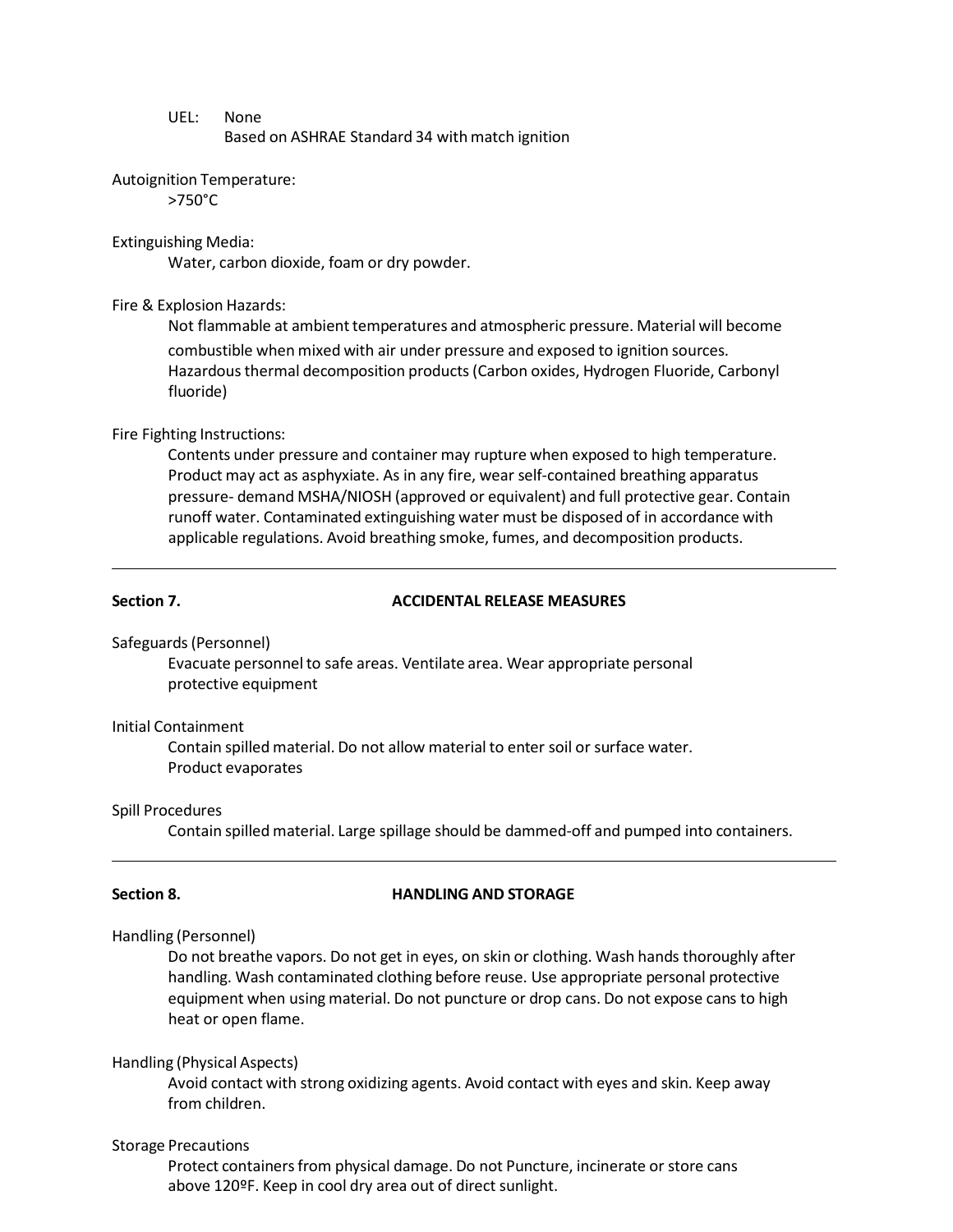# **Section 9. EXPOSURE CONTROL/PERSONAL PROTECTION**

## Engineering Controls:

Good general ventilation should be sufficient under normal use conditions.

# Eye/Face Protective Requirements:

Wear safety glasses, splash goggles or face shield. Where contact with this material is likely, eye protection is recommended.

### Skin Protection:

Wear protective gloves to minimize skin contamination. When prolonged or frequently repeated contact could occur, use protective clothing impervious to this material.

Respiratory Protection:

Under normal use conditions, with adequate ventilation, no special handling equipment is required.

# Miscellaneous

Use good personal hygiene practices; limit exposure to product whenever possible to minimize clean-up.

# Exposure Guidelines Exposure Limit Values

1,1,1,2-Tetrafluoroethane

AEL 1,000 ppm 8 & 12 hr. TWA

AEL is the Acceptable Exposure Limit determined by Dupont

# **Section 10. PHYSICAL AND CHEMICAL PROPERTIES**

| Form:                            | <b>Liquefied Gas</b>                     |
|----------------------------------|------------------------------------------|
| Color:                           | Colorless                                |
| Odor:                            | Slight ethereal odor                     |
| <b>Boiling Point:</b>            | $-26.1^{\circ}$ C ( $-15.0^{\circ}$ F)   |
| Solubility in Water:             | 1.5g/L at 77°F (25°C)                    |
| Vapor Pressure:                  | 85.8 psia @ 70°F                         |
| Vapor Gravity:                   | Not Determined                           |
| Specific Gravity:                | 1.208 at 77 $\degree$ F (25 $\degree$ C) |
| Liquid Density:                  | 1.206 g/cm <sup>3</sup> @ 25°C           |
| PH:                              | $<$ 7                                    |
| Volatile Organic Compounds (VOC) | Not Determined                           |

# **Flash point & additional flammability data found in section 5.**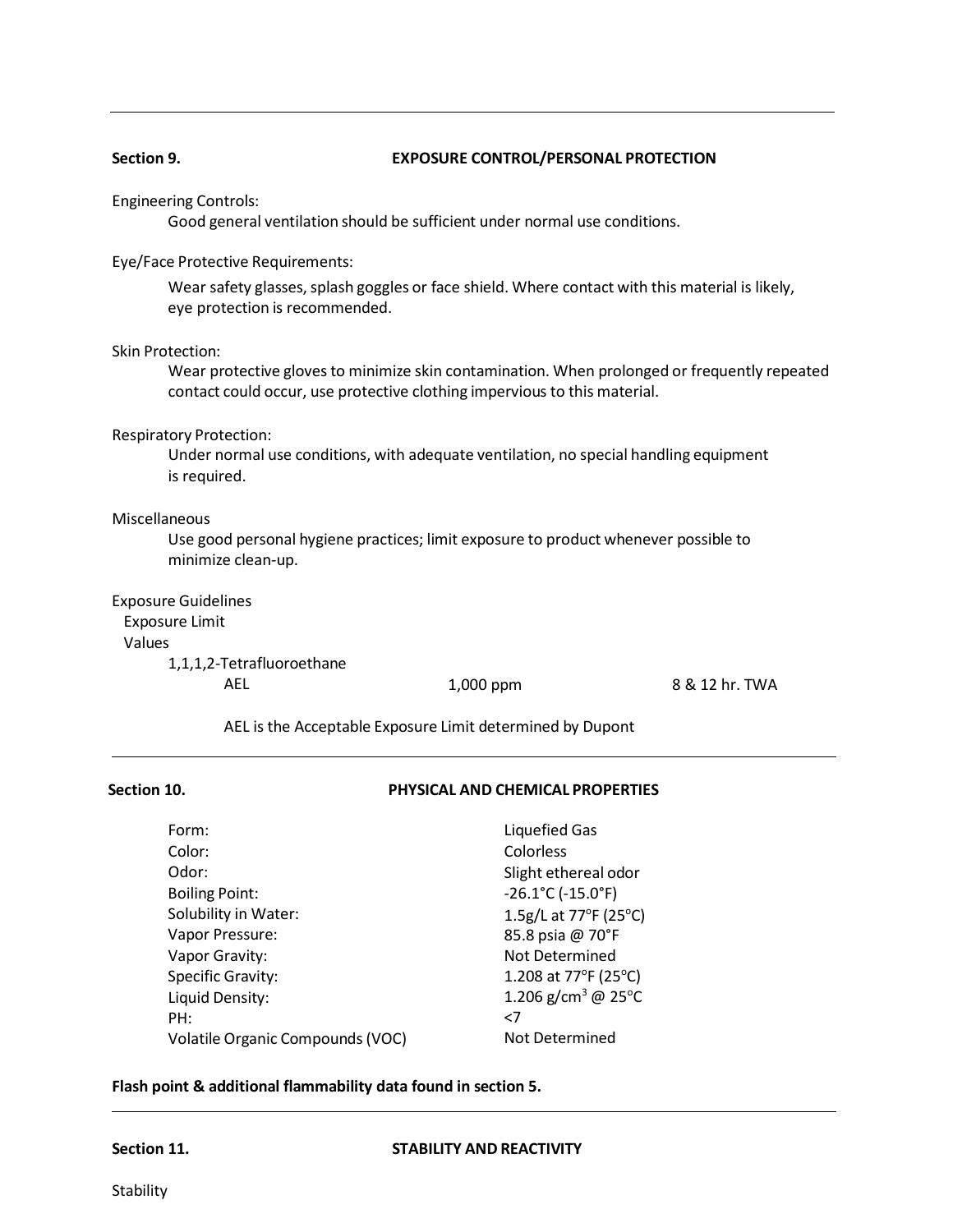This compound is stable at ambient conditions.

# Polymerization

Hazardous polymerization will not occur

# Conditions to avoid

Do not mix with air above atmospheric pressure or oxygen. Do not puncture, incinerate or store cans above 120ºF. Keep in cool dry area out of direct sunlight.

### Incompatibility with other materials

Avoid contact with strong oxidizing agents. Incompatible with alkali or alkaline earth metals – powdered aluminum, Zink, etc.

# Decomposition

Avoid high temperatures or open flames which can decompose material forming hydrofluoric acid and possibly carbonyl fluoride.

| Section 12. |                                                                                                | <b>TOXICOLOGY INFORMATION</b>                                                                                                                                                                                |
|-------------|------------------------------------------------------------------------------------------------|--------------------------------------------------------------------------------------------------------------------------------------------------------------------------------------------------------------|
|             | Dermal                                                                                         | : not applicable                                                                                                                                                                                             |
|             | Oral                                                                                           | : not applicable                                                                                                                                                                                             |
|             | Inhalation 4 h LC50                                                                            | : 567000ppm, rat                                                                                                                                                                                             |
|             | <b>Inhalation LOAEC</b>                                                                        | : 75000ppm, dog                                                                                                                                                                                              |
|             | <b>Skin Irritation</b>                                                                         | : slight irritation, rabbit                                                                                                                                                                                  |
|             |                                                                                                | Not expected to cause skin irritation based on expert review of                                                                                                                                              |
|             |                                                                                                | properties of the substance                                                                                                                                                                                  |
|             |                                                                                                | No skin irritation, human                                                                                                                                                                                    |
|             | Eye Irritation                                                                                 | : slight irritation, rabbit                                                                                                                                                                                  |
|             | Not expected to cause skin irritation based on expert review of<br>properties of the substance |                                                                                                                                                                                                              |
|             | No skin irritation, human                                                                      |                                                                                                                                                                                                              |
|             | <b>Skin Sensitization</b>                                                                      | : Did not cause sensitization on laboratory animals, guinea pig<br>Not expected to cause sensitization based on expert review of the<br>properties of the substance<br>Did not cause sensitization on humans |
|             | Repeated dose toxicity : Inhalation                                                            |                                                                                                                                                                                                              |
|             |                                                                                                | Rat                                                                                                                                                                                                          |
|             |                                                                                                | No toxicologically significant effects were found                                                                                                                                                            |
|             | Carcinogenicity                                                                                | : Overall weight of evidence indicates that the substance is not<br>carcinogenic                                                                                                                             |
|             |                                                                                                | An increased incidence of benign tumors was observed in laboratory<br>animals                                                                                                                                |
|             | Mutagenicity                                                                                   | : Did no cause genetic damage in animals                                                                                                                                                                     |
|             |                                                                                                | Did not cause genetic damage in cultured mammalian cells<br>Did not cause genetic damage in cultured bacterial cells                                                                                         |
|             | Reproductive toxicity                                                                          | : Animal testing showed no reproductive toxicity                                                                                                                                                             |
|             | Teratogenicity                                                                                 | : Animal testing showed effects on embryo-fetal development at level<br>equal to or above those cause maternal toxicity                                                                                      |
|             | <b>Further information</b>                                                                     | : Cardiac sensitization threshold limit: 312975 mg/m <sup>3</sup>                                                                                                                                            |

### **Section 13. ECOLOGICAL INFORMATION**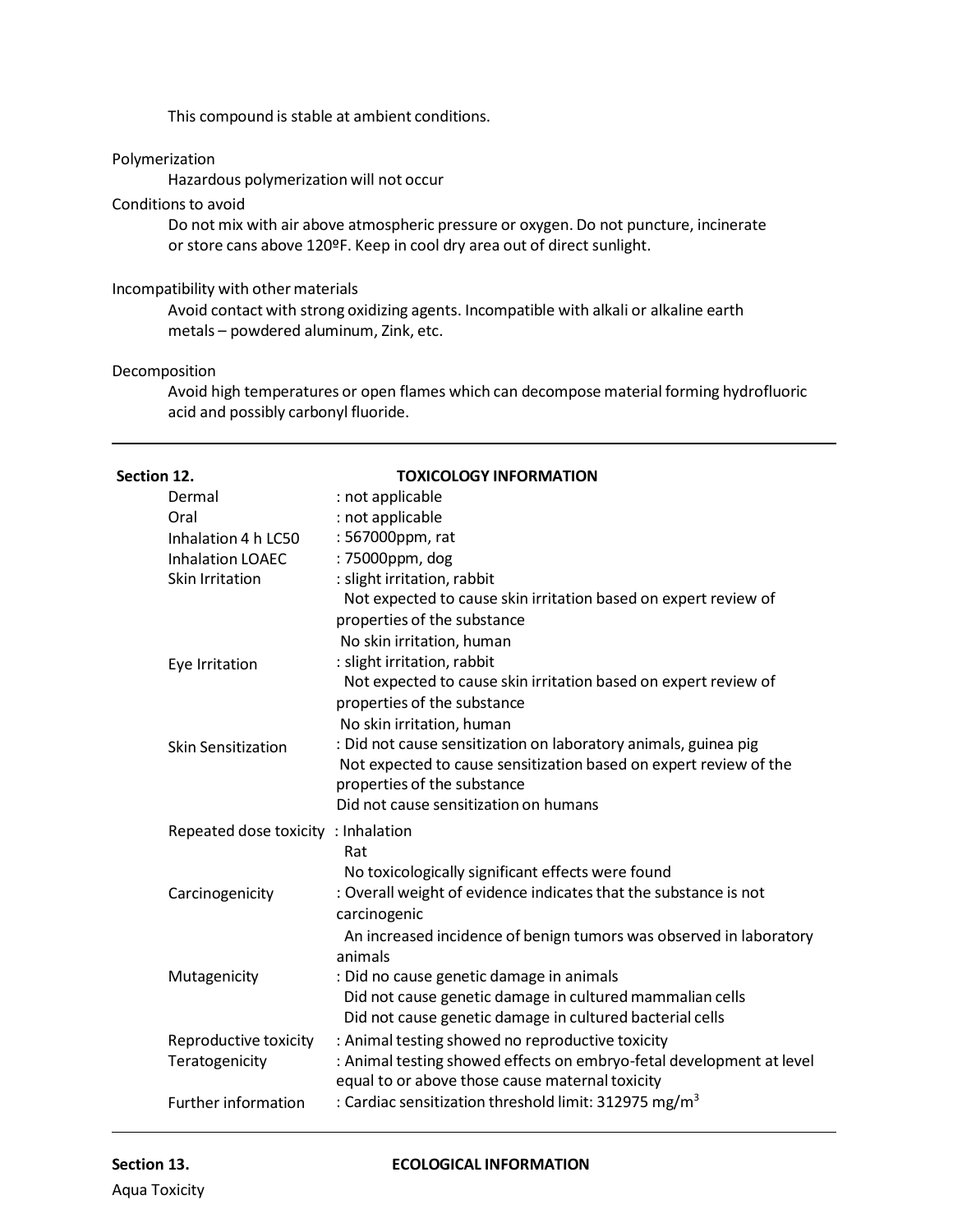| 96 h LC50      | : Oncohynchus mykiss (rainbow trout) 450                   |
|----------------|------------------------------------------------------------|
| mg/L 72 h EC50 | : Algae $>118$ mg/L                                        |
|                | Information based on data obtained from similar substances |
| 48 h EC50      | : Daphnia magna (water flea) 980 mg/L                      |

### **Section 14. DISPOSAL CONSIDERATIONS**

Waste Disposal

Can be used after re-conditioning. Recover by distillation or remove to a permitted waste disposal facility. Comply with Federal, State, and local regulations Environmental Hazards

Empty Pressure Vessels should be returned to the supplier

### **Section 15. TRANSPORTATION INFORMATION**

US DOT Information:

Shipping Name: 1,1,1,2-Tetrafluoroethane Product Label: 1,1,1,2 Tetrafluoroethane Shipping Class: 2.2 UN/NA #: 3159

# ICAO/IATA

Shipping Name: 1,1,1,2-tetrafluoroethane Shipping Class: 2.2 UN/NA#: UN3159 Exceptions: Can qualify for limited quantity under special provisions Other information: Non-flammable

### IMDG

Shipping Name: 1,1,1,2-Tetrafluoroethane Shipping Class: 2.2 UN/NA#: UN3159 Exceptions: Can qualify for limited quantity under special provisions Other information: Non-flammable

Other Transportation Information: The Transport information may vary with the container and mode of shipment.

### **Section 16. REGULATORY INFORMATION**

### **Miscellaneous Information**

This material or all of its components are listed on the Inventory of Existing Chemical Substances under the Toxic Substance Control Act (TSCA)

This material or all of its components are listed (or considered as having been notified) on the European Inventory of Existing Chemical Substances(EINECS)

This material or all of its components are listed on the Canadian Domestic Substances List (DSL)